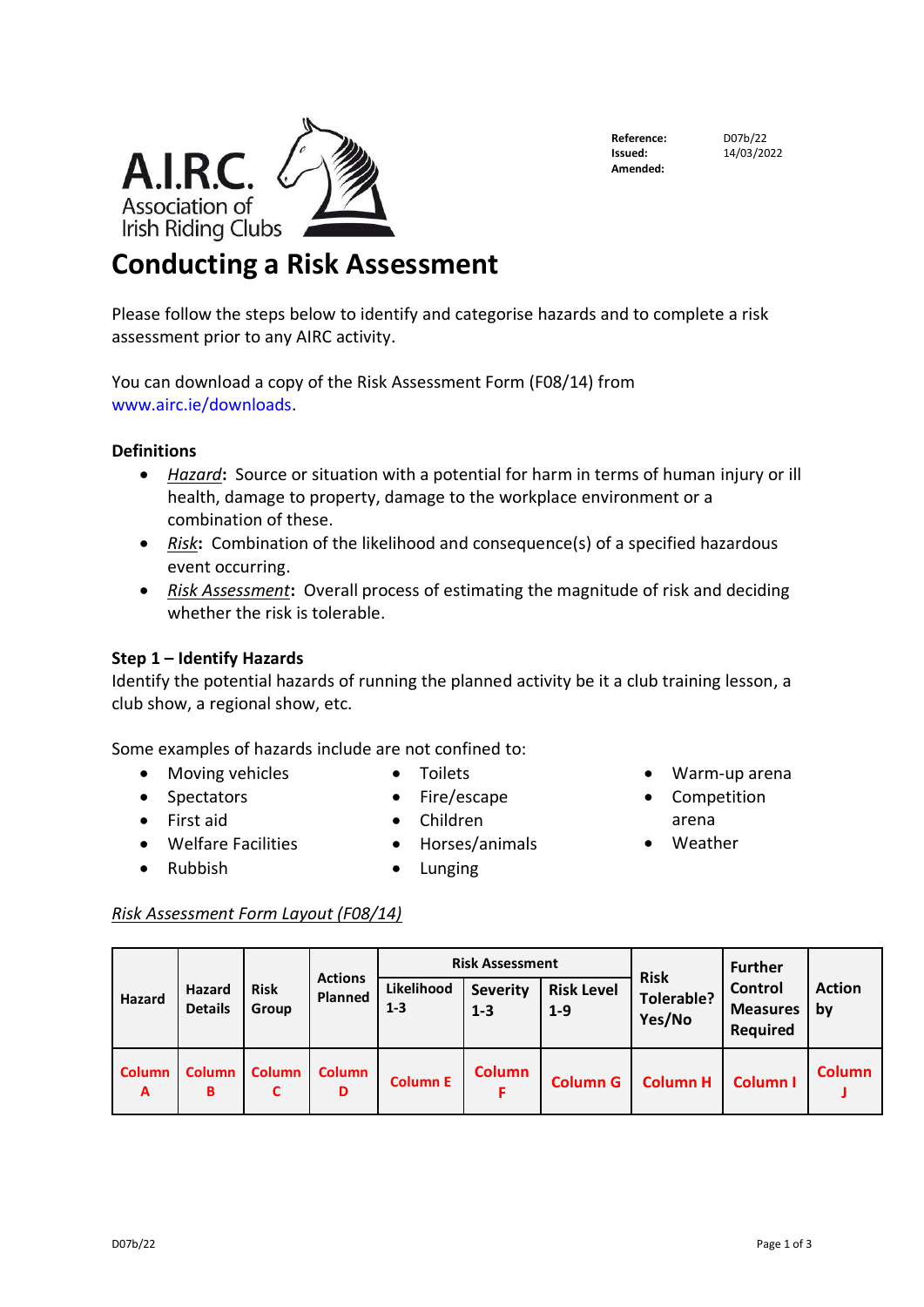#### **Step 2 – Complete the Risk Assessment Form (F08/14)**

Fill in risk assessment form for each hazard. The form can be downloaded from [www.airc.ie/downloads:](http://www.airc.ie/downloads)

- 1. **Hazard (Column A)** List each hazard in a separate row in this column.
- 2. **Hazard Details (Column B)**  List the activities that contribute to making the hazard in this column.
- 3. **Risk Group (Column C)**  List who is affected by the hazard in this column.
- 4. **Actions Planned (Column D)**  List the actions you are taking in column D, to mitigate the items listed in column B.
- 5. **Likelihood (Column E) –** Based on the actions planned in column D rate the likelihood based on following table**:**



6. **Severity (Column F) –** Based on the actions planned in column D, rate the severity of an incident based on the following matrix:

| Slightly<br><b>Harmful</b>              | Superficial injuries minor cuts & bruises, eye irritation from<br>dust<br>Nuisance & Irritation, ill health leading to temporary<br>discomfort                                                                 |
|-----------------------------------------|----------------------------------------------------------------------------------------------------------------------------------------------------------------------------------------------------------------|
| <b>Harmful</b>                          | Lacerations burns, concussion, serious sprains, fractures of<br>short bones, e.g., bones of hand, wrist<br>Deafness, dermatitis, Work related upper limb disorders, ill-<br>health leading to minor disability |
| <b>Extremely</b><br><b>Harmful</b><br>з | Amputations, fractures to long bones, poisonings, multiple<br>injuries, fatal injuries<br>Occupational Cancer, other severely life shortening diseases<br>Acute Fatal diseases                                 |